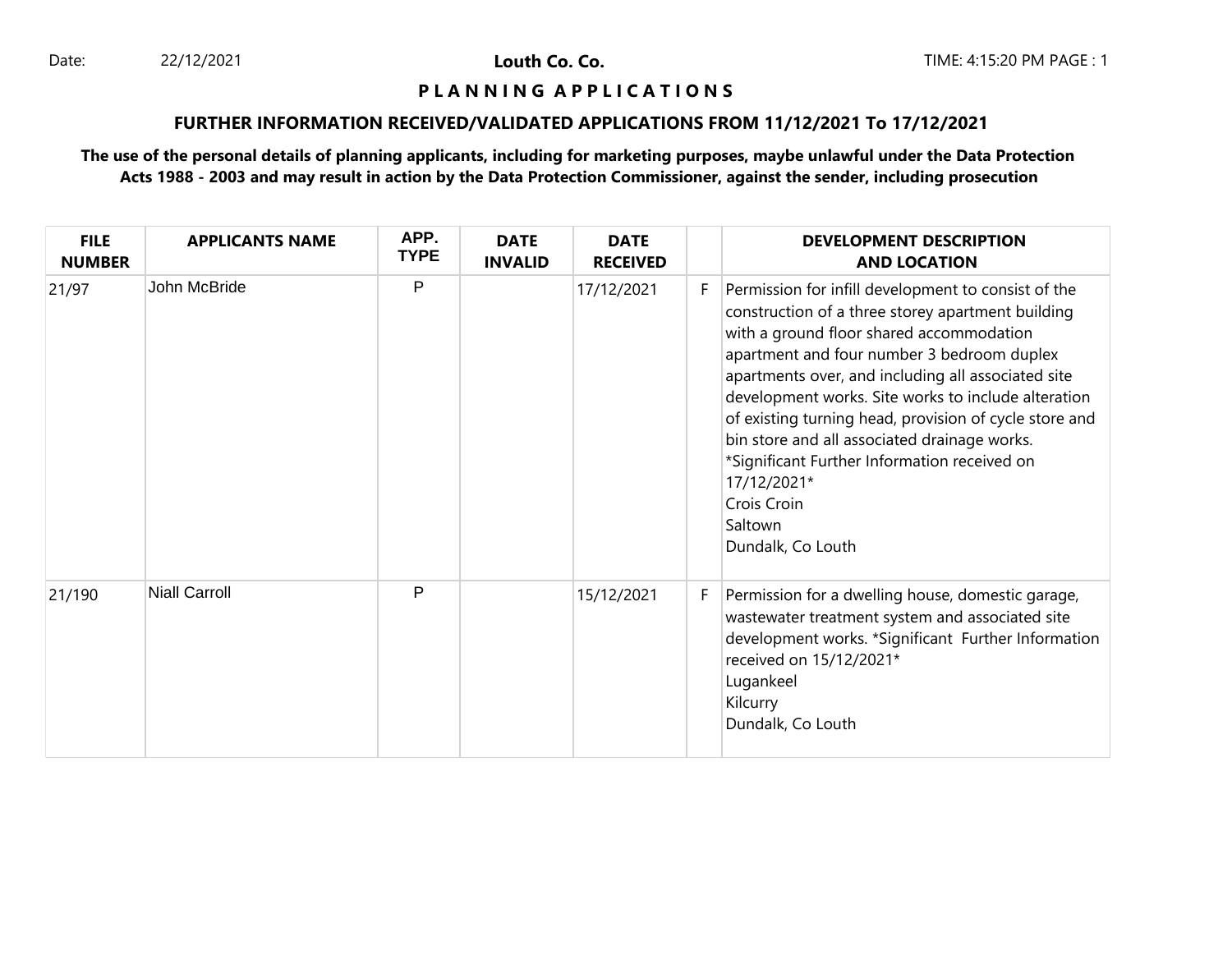Date: 22/12/2021 22/12/2021 **Louth Co. Co.** 20. 2008 22/12/2021 22/12/2021 23

Louth Co. Co.

# **P L A N N I N G A P P L I C A T I O N S**

# **FURTHER INFORMATION RECEIVED/VALIDATED APPLICATIONS FROM 11/12/2021 To 17/12/2021**

| 21/603 | Noelle Byrnes                   | $\mathsf{P}$ |            | 17/12/2021 | F  | Permission for development that will consist of a new<br>two storey dwellinghouse, waste water treatment &<br>all associated site development works<br>Drumbilla<br>Killcurry<br>Co Louth                                                                                                                                                                                                                                                         |
|--------|---------------------------------|--------------|------------|------------|----|---------------------------------------------------------------------------------------------------------------------------------------------------------------------------------------------------------------------------------------------------------------------------------------------------------------------------------------------------------------------------------------------------------------------------------------------------|
| 21/635 | Grainne Ryan                    | P            | 04/06/2021 | 13/12/2021 | F. | Proposed development consisting of extension to<br>rear of existing dwelling house, new waste water<br>disposal system and all associated site development<br>works<br>Gate Lodge<br>Anaverna<br>Ravensdale<br>Dundalk                                                                                                                                                                                                                            |
| 21/759 | Boyne RFC                       | $\mathsf{R}$ |            | 17/12/2021 | F. | Proposed development consisting of 1. Retention<br>planning permission for gym structure to rear of<br>clubhouse, 2. Planning permission for changing room<br>extension, 3. Planning permission for floodlighting to<br>pitch 1 and 2, 4. Planning permission for change of<br>surface from natural grass to synthetic grass on pitch<br>1 and 2 and all associated site works<br>Shamrock Lodge<br>Ballymakenny Road<br>Drogheda<br>County Louth |
| 21/950 | <b>Crushrod Investments Ltd</b> | P            |            | 15/12/2021 | F. | Permission for development that will consist of the<br>construction of a mixed-use development (c. 5,712<br>sqm) on a site of c.0.91 ha. [A Protected Structure is<br>located on the site, which is a Thatched House (RPS                                                                                                                                                                                                                         |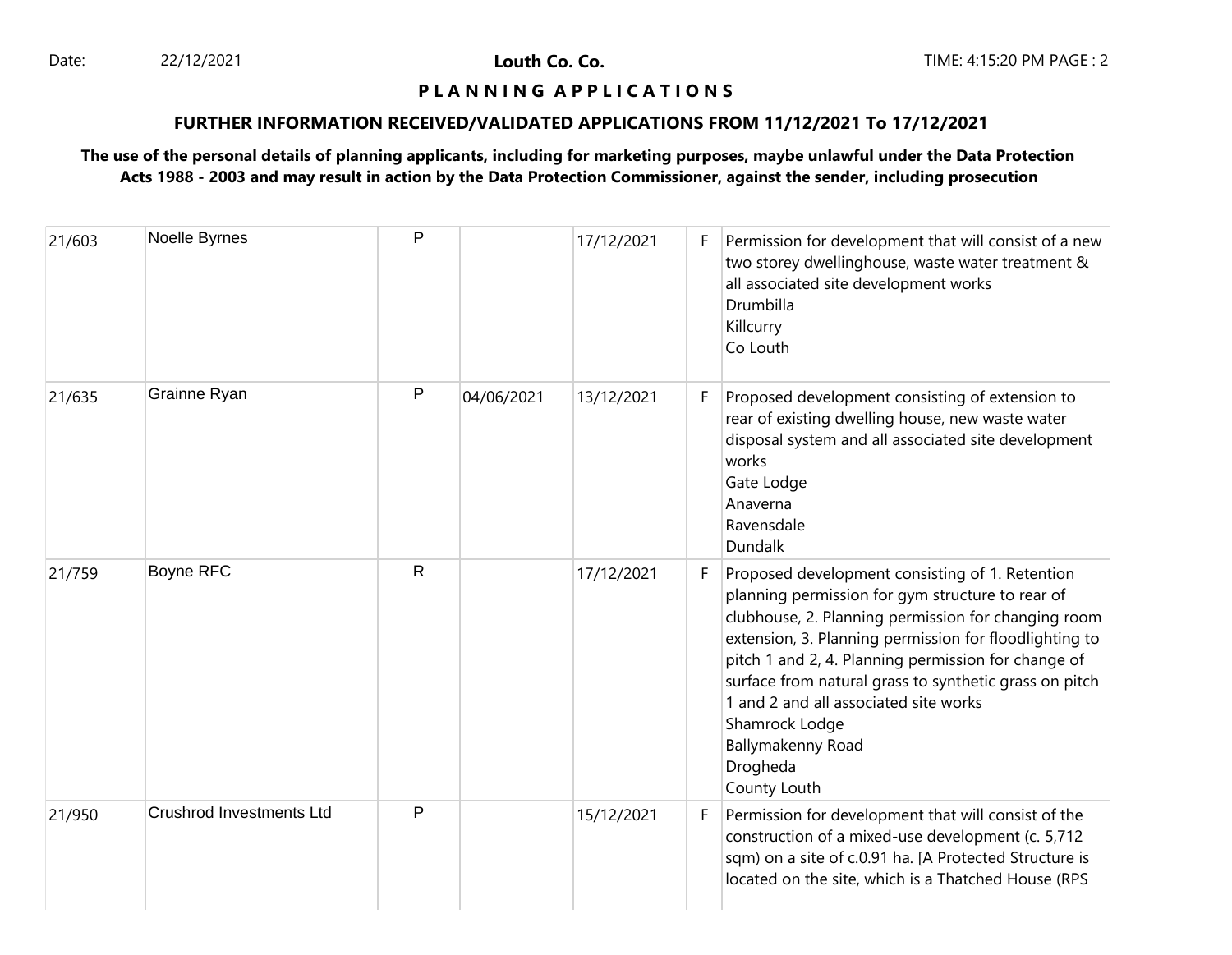#### **P L A N N I N G A P P L I C A T I O N S**

#### **FURTHER INFORMATION RECEIVED/VALIDATED APPLICATIONS FROM 11/12/2021 To 17/12/2021**

**The use of the personal details of planning applicants, including for marketing purposes, maybe unlawful under the Data Protection Acts 1988 - 2003 and may result in action by the Data Protection Commissioner, against the sender, including prosecution**

> Ref. DB-042)] development will consist of: the demolition of a single storey store (c.34sq m) located on the western gable of the existing thatched house (RPS Ref. DB-042) and its replacement with a new single storey contemporary building extension (c.18sqm); demolition od a 2 no. existing single storey sheds (c. 108sqm in total), 2 no derelict hay sheds (c.300sqm), a barn (c.77sqm) and a lean-to (c.17sqm). The development will also comprise the refurbishment and modification of the thatched house to provide for a change of use to a café (c.91sqm), including; reinstatement of cob walls and patch work to the external render; repair and retention of the timber roof structure; conservation repairs to the historic thatched roof coverings; replacement of the existing front door (south elevation) with a timber sheeted replacement door; conservation repairs to the existing sash windows throughout the cottage, including the reinstatement of the currently blocked window on the north elevation. The development will also consist of modification to the part single storey part two storey farm building to provide for 2 no. retail units at ground floor level (c. 66sqm in total) and 1 no. onebedroom apartment unit above (c. 73sqm), including repairs to existing external walls; construction of an additional floor level above the existing single storey (apartment unit); repair and replacement of timber roof elements; and the provision of new doors and windows. The proposed development will also consist of: construction of 55 no. dwelling units arranged in 5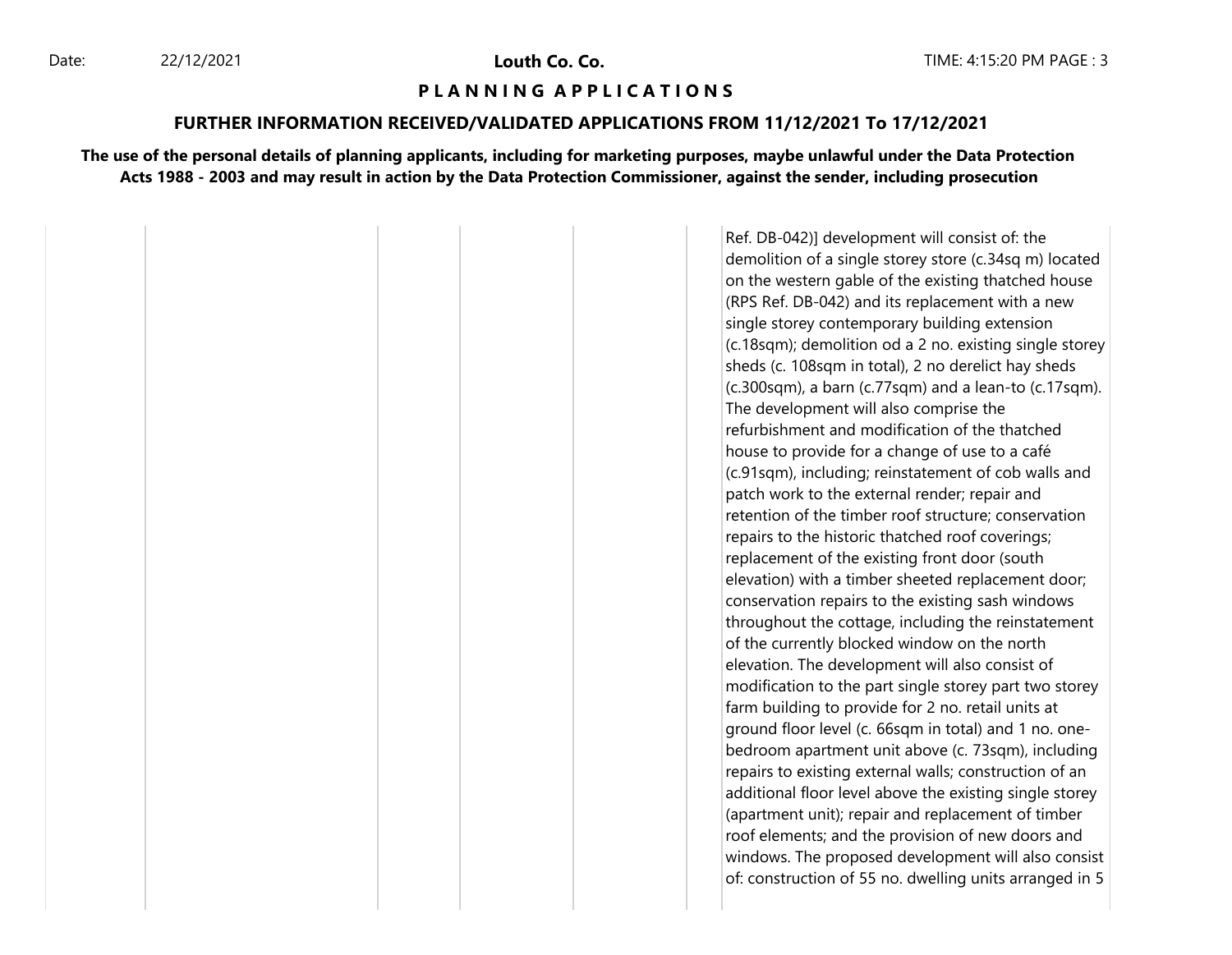Louth Co. Co.

## **P L A N N I N G A P P L I C A T I O N S**

# **FURTHER INFORMATION RECEIVED/VALIDATED APPLICATIONS FROM 11/12/2021 To 17/12/2021**

|        |              |   |            |    | no. buildings blocks, comprising; 8no one-bedroom<br>and 18 no. two-bedroom apartment units (26 no.<br>apartment units) in two 3 to 4 storey residential<br>blocks (Block A and Block B); 10 no. ground floor<br>two bedroom duplex apartments and 10 no. two<br>bedroom duplex apartment units above (20 no<br>apartments units in total) in two 3 storey residential<br>blocks (Block C and Block D); 7 no. 2 storey two-<br>bedroom houses and 2 no. 3 storey three-bedroom<br>houses (9 no. terrace houses in total) in a terraced<br>block (Block E) the development will also include:<br>Demolition, relocation and reconstruction of the<br>existing stone wall adjacent to Crushrod Avenue;<br>PLEASE SEE NEWSPAPER NOTICE FOR FULL<br><b>DISCRIPTION</b><br>Crushrod Avenue<br>Drogheda<br>Co Louth A92 V20V |
|--------|--------------|---|------------|----|------------------------------------------------------------------------------------------------------------------------------------------------------------------------------------------------------------------------------------------------------------------------------------------------------------------------------------------------------------------------------------------------------------------------------------------------------------------------------------------------------------------------------------------------------------------------------------------------------------------------------------------------------------------------------------------------------------------------------------------------------------------------------------------------------------------------|
| 21/979 | Alan Sharkey | P | 17/12/2021 | F. | Permission for a dwelling house, detached domestic<br>garage, waste water treatment system and<br>percolation area and all associated site works.<br>*Significant Further Information received on<br>17/12/2021 which includes an amended design &<br>layout*<br>Dillonstown<br>Togher<br>Co Louth                                                                                                                                                                                                                                                                                                                                                                                                                                                                                                                     |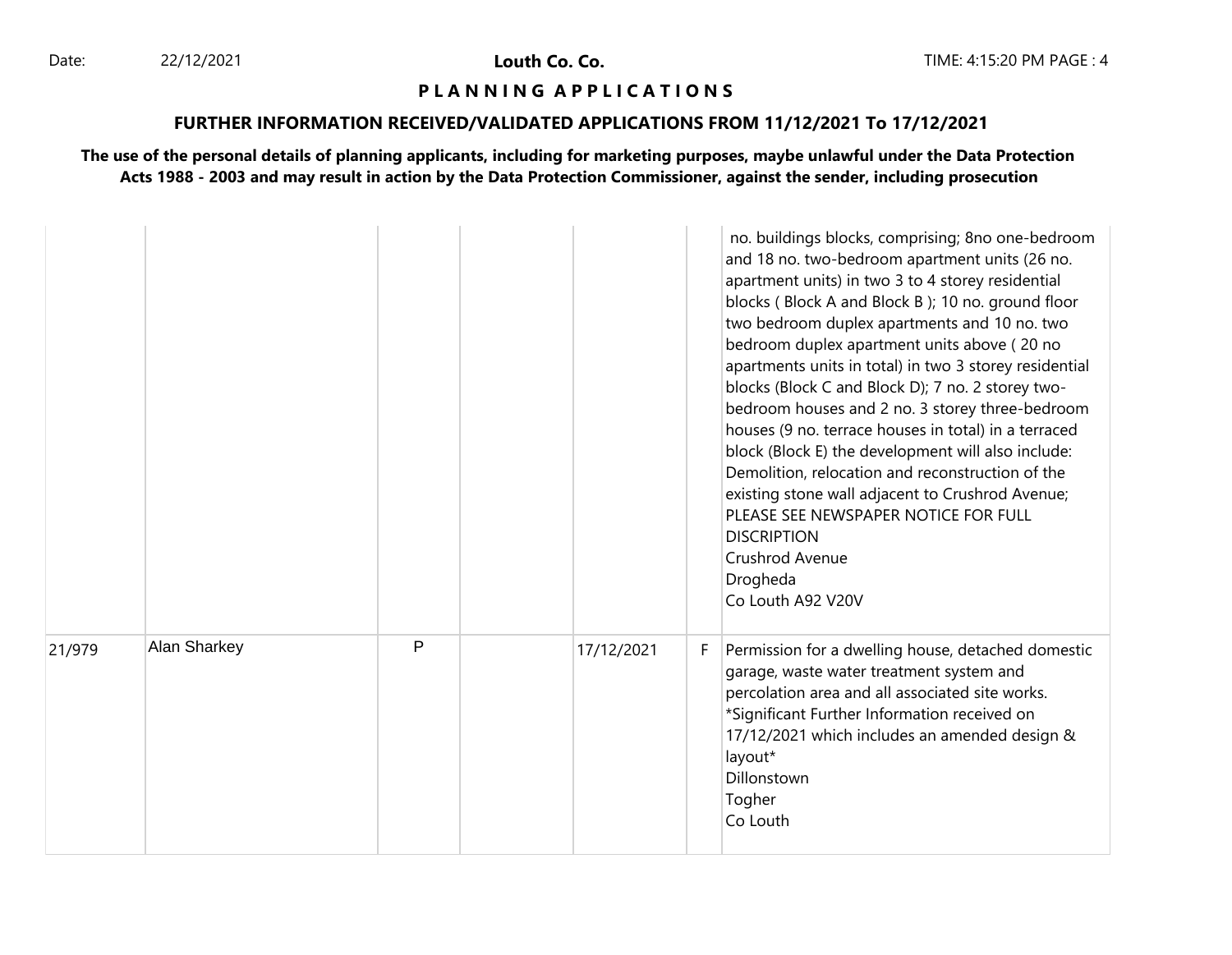Louth Co. Co.

## **P L A N N I N G A P P L I C A T I O N S**

# **FURTHER INFORMATION RECEIVED/VALIDATED APPLICATIONS FROM 11/12/2021 To 17/12/2021**

| <b>FILE</b><br><b>NUMBER</b> | <b>APPLICANTS NAME</b> | APP.<br><b>TYPE</b> | <b>DATE</b><br><b>INVALID</b> | <b>DATE</b><br><b>RECEIVED</b> |    | <b>DEVELOPMENT DESCRIPTION</b><br><b>AND LOCATION</b>                                                                                                                                                                                                                                                                                                                                                                                                                                                                                                                                                     |
|------------------------------|------------------------|---------------------|-------------------------------|--------------------------------|----|-----------------------------------------------------------------------------------------------------------------------------------------------------------------------------------------------------------------------------------------------------------------------------------------------------------------------------------------------------------------------------------------------------------------------------------------------------------------------------------------------------------------------------------------------------------------------------------------------------------|
| 21/988                       | <b>Mary Donnelly</b>   | P                   |                               | 14/12/2021                     | F. | Permission for the following: 1) To demolish single<br>storey sun room to side of existing two storey<br>dwelling, elevational changes, revision of site<br>boundaries by way of sub dividing property into 2<br>sites; 2) To construct new two storey detached<br>dwelling within new site, new vehicular entrance onto<br>public road to serve proposed dwelling, new<br>connection to existing public sewer system and all<br>associated site development works. *Significant<br>Further Information received on 14/12/2021*<br>13 Belfry Gardens<br>Dundalk<br>Co Louth                               |
| 21/1218                      | MWAC Property Ltd.     | $\mathsf{R}$        |                               | 13/12/2021                     | F. | Retention and Permission: Full permission is sought<br>for 2 new detached dwelling houses and detached<br>garage to dwelling no. 2. Retention permission and<br>material change of use is sought for existing<br>workshop to be used as a domestic garage for<br>dwelling no. 1. Full permission to include alterations<br>to existing site entrance and all associated site<br>development works. *Significant Further Information<br>received on 13/12/2021 which includes temporary<br>retention of 2no. shipping containers for duration of<br>construction*<br>Commons Road<br>Dromiskin<br>Co Louth |